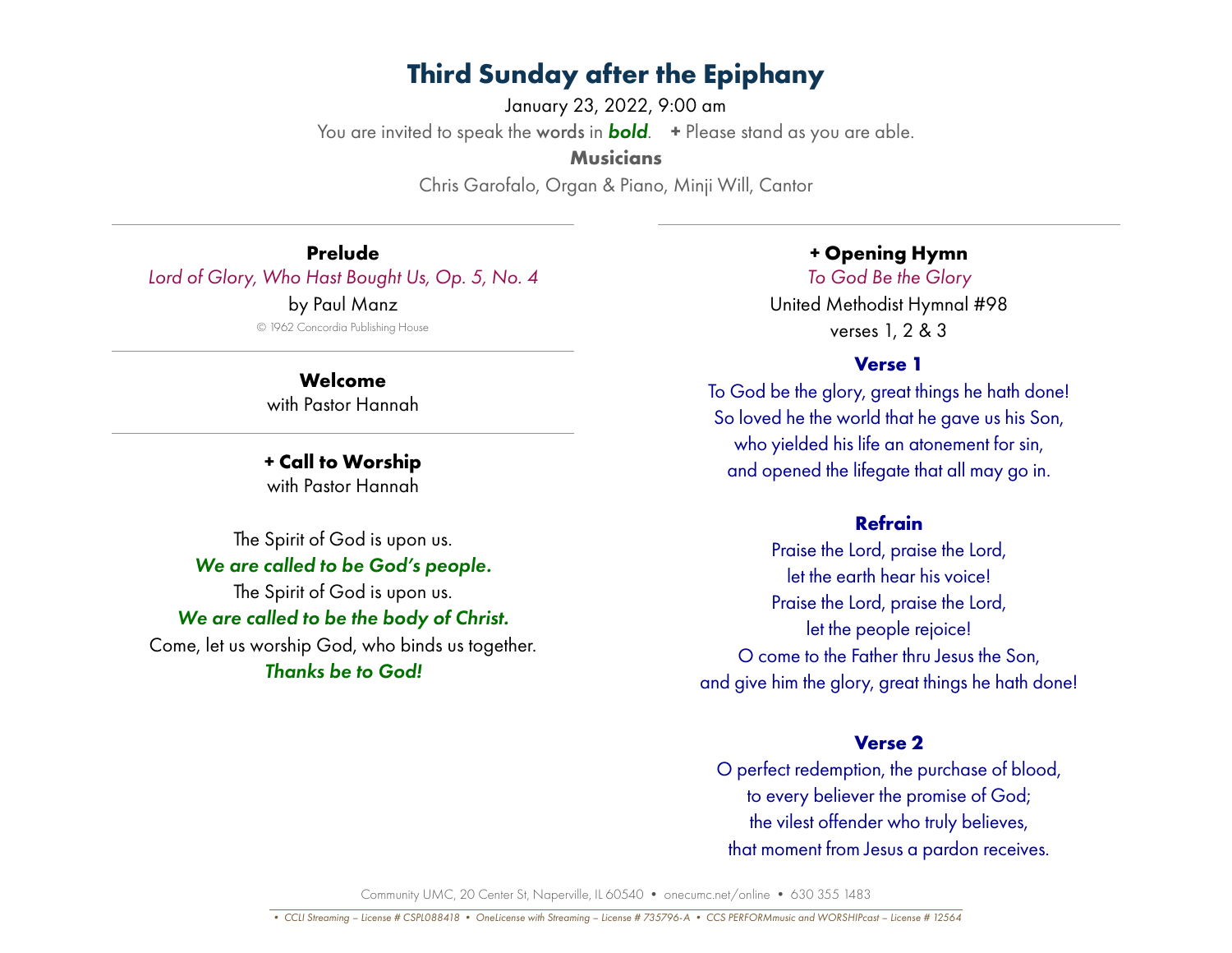January 23, 2022, 9:00 am

#### **Refrain**

#### **Verse 3**

Great things he hath taught us, great things he hath done, and great our rejoicing thru Jesus the Son; but purer, and higher, and greater will be our wonder, our transport, when Jesus we see.

### **Refrain**

## **Opening Prayer**

with Pastor Jeremiah

*Loving God, we have gathered together this morning to celebrate your presence among us, to praise you, and to thank you for all you have given us. May this time of worship strengthen and refresh us, and fill us with such joy that we cannot help but share it with everyone around us. Though we are very different people, with many different talents and gifts, make us one in your Spirit, that we may be your ministers in the world. Amen.*

**Song** *Where Children Belong*

The Faith We Sing #2233 ©1999 Abingdon Press, administered by The Copyright Co

This, this is where children belong, welcomed as part of the worshiping throng. Water, God's Word, bread and cup, prayer, and song: this is where children belong.

> **Time for Young Disciples** with Beth Hagemeyer

## **Scripture**

with Carol Cotner *Luke 4:14-21*

<sup>14</sup> Then Jesus, filled with the power of the Spirit, returned to Galilee, and a report about him spread through all the surrounding country. 15 He began to teach in their synagogues and was praised by everyone.16 When he came to Nazareth, where he had been brought up, he went to the synagogue on the sabbath day, as was his custom. He stood up to read, 17 and the scroll of the prophet Isaiah was given to him. He unrolled the scroll and found the place where it was written: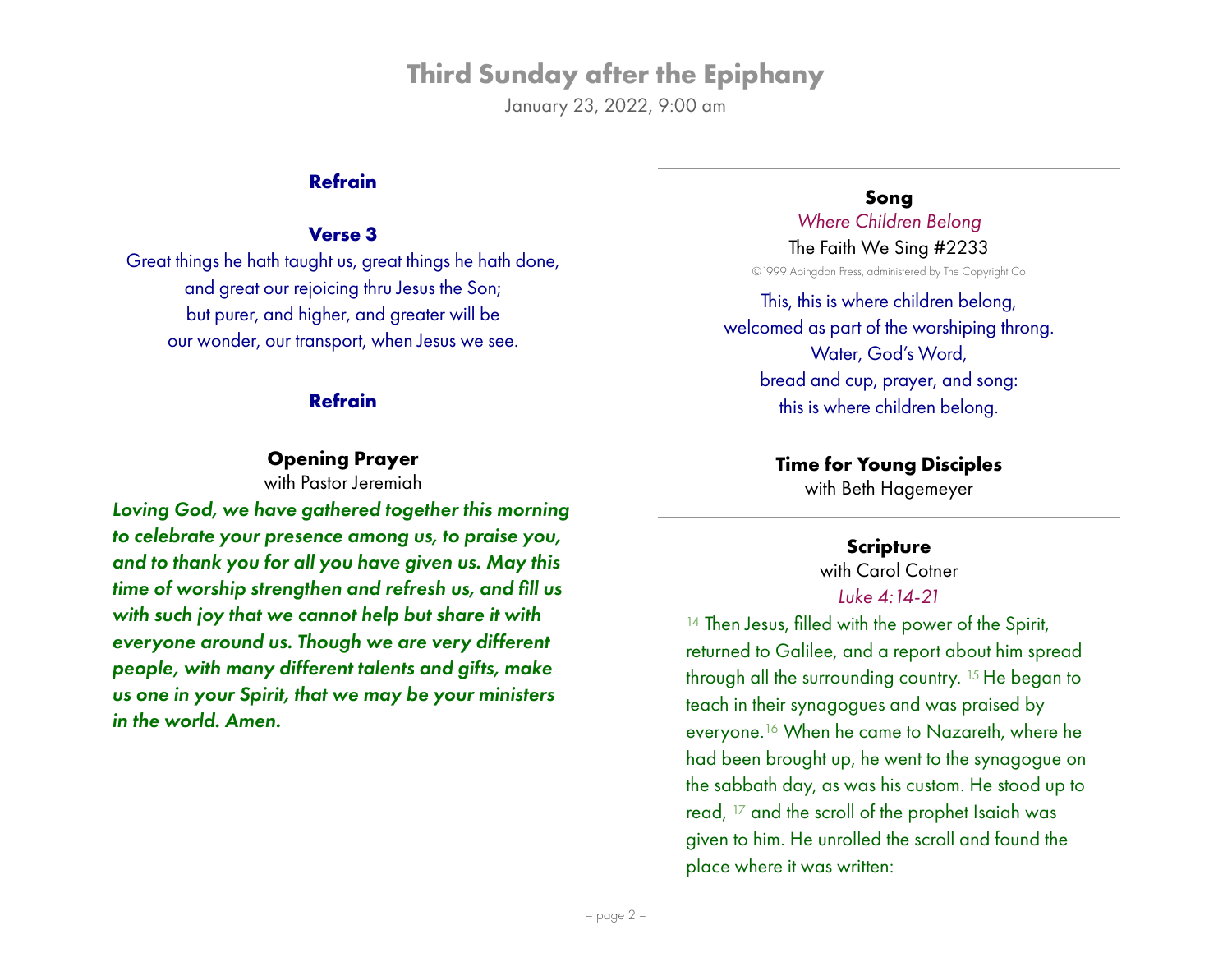January 23, 2022, 9:00 am

<sup>18</sup> "The Spirit of the Lord is upon me, because he has anointed me to bring good news to the poor. He has sent me to proclaim release to the captives and recovery of sight to the blind, to let the oppressed go free, <sup>19</sup> to proclaim the year of the Lord's favor."

<sup>20</sup> And he rolled up the scroll, gave it back to the attendant, and sat down. The eyes of all in the synagogue were fixed on him. 21 Then he began to say to them, "Today this scripture has been fulfilled in your hearing."

> **Response to Scripture** The Word of God for the people of God. *Thanks be to God!*

#### **Song of Preparation**

*Into My Heart* The Faith We Sing #2160

## **Verse 1**

Into my heart, into my heart, come into my heart, Lord Jesus; come in today, come in to stay; come into my heart, Lord Jesus.

#### **Verse 2**

Out of my heart, out of my heart, shine out of my heart, Lord Jesus; shine out today, shine out alway; shine out of my heart, Lord Jesus.

#### **Sermon Preparation**

May the words of my mouth, *and the meditation of our hearts, be acceptable to your Spirit, our Rock and our Redeemer.*

**Sermon** *Jubilee: the Year of the Lord's Favor* with Pastor Hannah

#### **Hymn of Response**

*Jesu, Jesu* United Methodist Hymnal #432 verses 1, 2 & 3

#### **Refrain**

Jesu, Jesu, fill us with your love, show us how to serve the neighbors we have from you.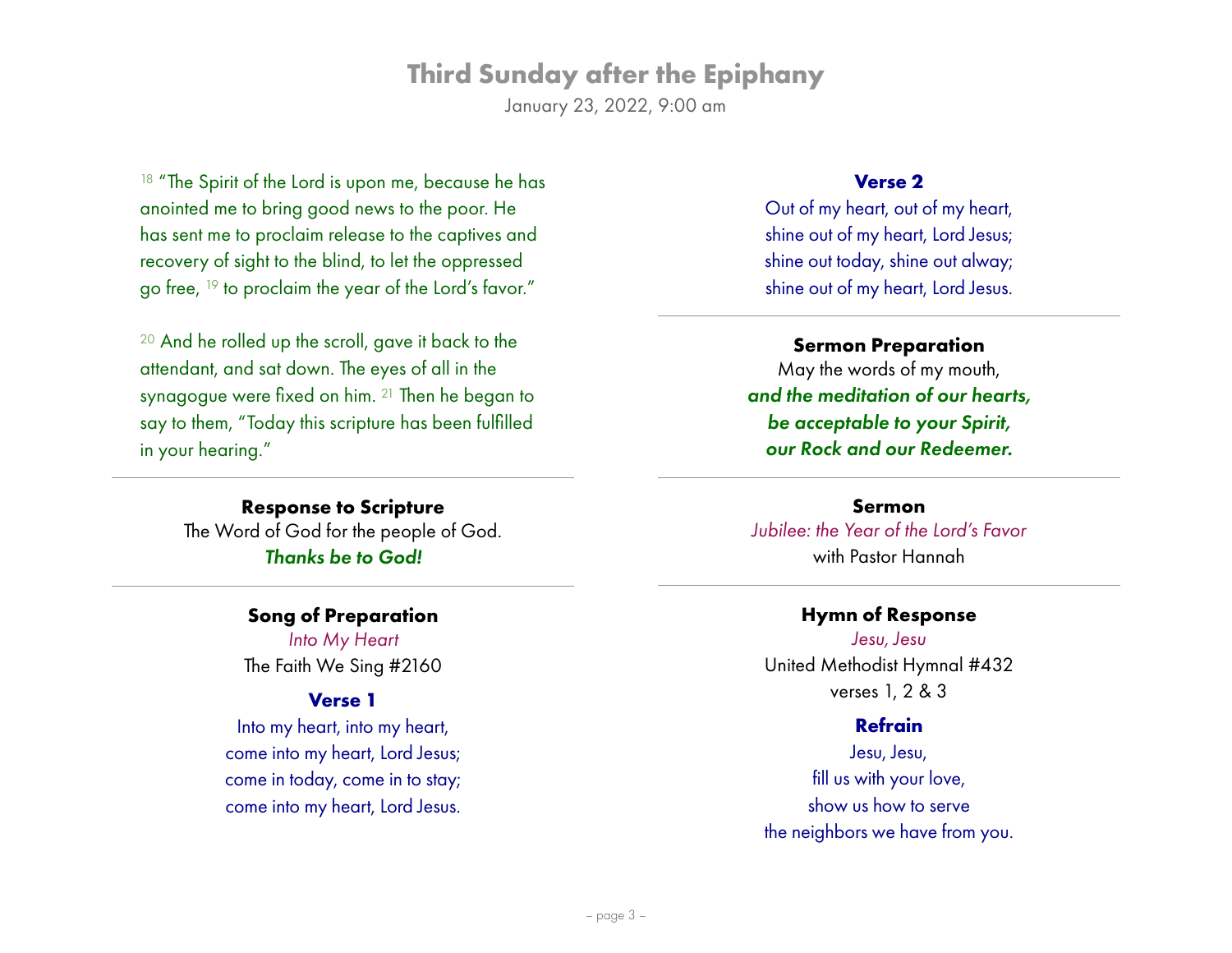January 23, 2022, 9:00 am

#### **Verse 1**

Kneels at the feet of his friends, silently washes their feet, Master who acts as a slave to them.

#### **Refrain**

#### **Verse 2**

Neighbors are rich and poor, neighbors are black and white, neighbors are near and far away.

#### **Refrain**

#### **Verse 3**

These are the ones we should serve, these are the ones we should love; all these are neighbors to us and you.

## **Pastoral Prayer & Lord's Prayer**

with Pastor Jeremiah Our Father, who art in heaven, hallowed be thy name. Thy kingdom come, thy will be done on earth as it is in heaven. Give us this day our daily bread, and forgive us our sins, as we forgive those who sin against us. And lead us not into temptation, but deliver us from evil. For thine is the kingdom and the power and the glory forever. Amen.

> **Offering Invitation** with Pastor Jeremiah

**Offertory** *Prelude and Fugue in B-flat* by Johann Caspar Simon Edition © 2000 Augsburg Fortress

**+ Doxology** *Praise God, from Whom All Blessings Flow* United Methodist Hymnal #94 Adaptation ©1989 The United Methodist Publishing House

Praise God, from whom all blessings flow; praise God, all creatures here below: Alleluia! Alleluia! Praise God, the source of all our gifts!